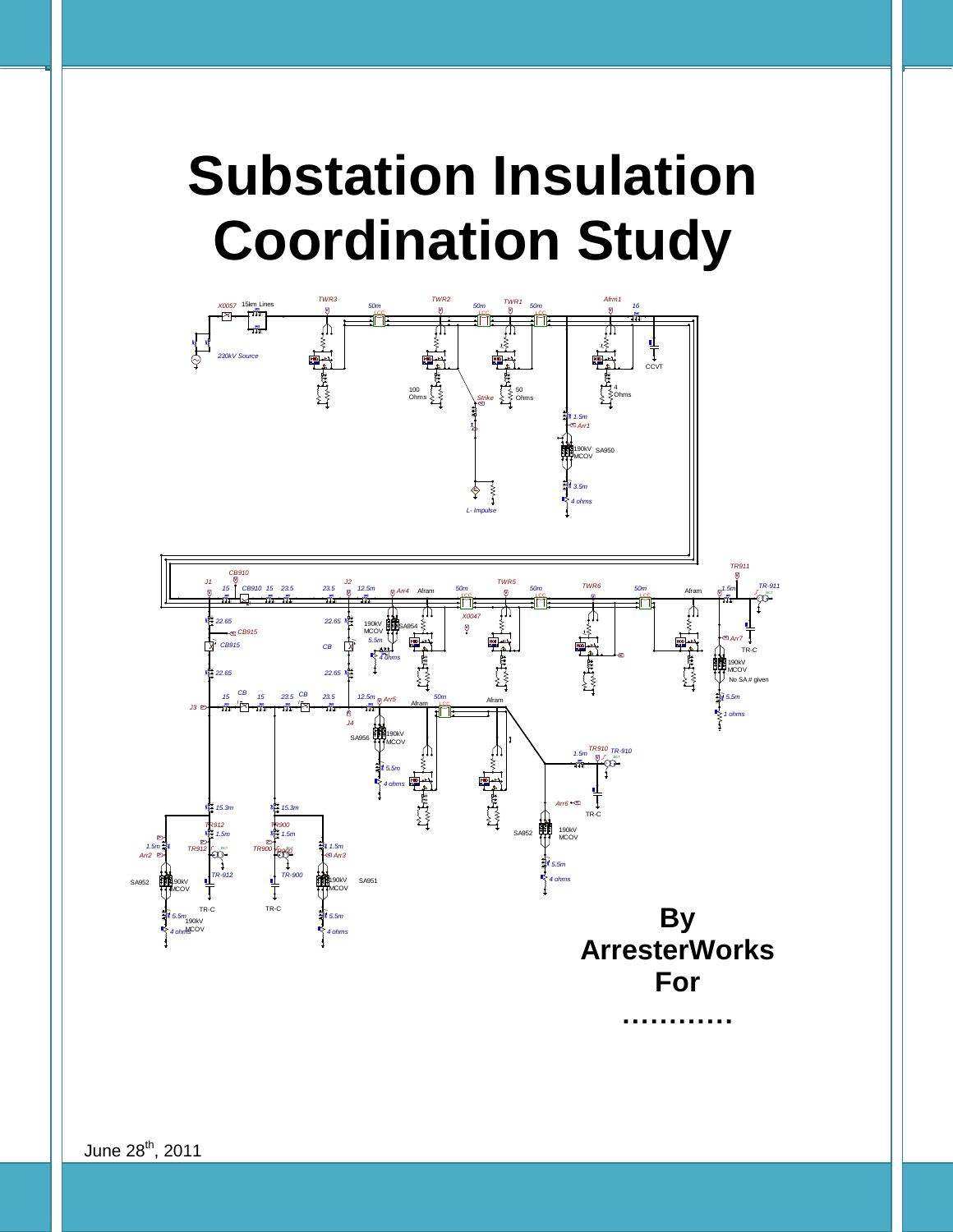#### **Contents**

| Lightning Analysis                              |
|-------------------------------------------------|
|                                                 |
|                                                 |
|                                                 |
|                                                 |
| Incoming Surge Consideration 10                 |
| <b>Lightning Analysis Results</b>               |
| Scenario 1 Arresters at Transformers Only       |
| Scenario 1 Waveshapes11                         |
| Scenario 1 Voltage Analysis  12                 |
| Scenario 2 Arresters at Trans and Line Entrance |
| Scenario 2 Waveshapes  13                       |
| Scenario 2 Voltage Analysis  14                 |
| Scenario 3 Arresters at All Locations           |
| Scenario 3 Waveshapes  15                       |
| Scenario 3 Voltage Analysis  15                 |
| Scenario 4 Open Breaker Analysis                |
| Scenario 4 Waveshapes  16                       |
| Scenario 4 Voltage Analysis 17                  |
|                                                 |
|                                                 |
|                                                 |
| Annex B Margin of Protection Definition 21      |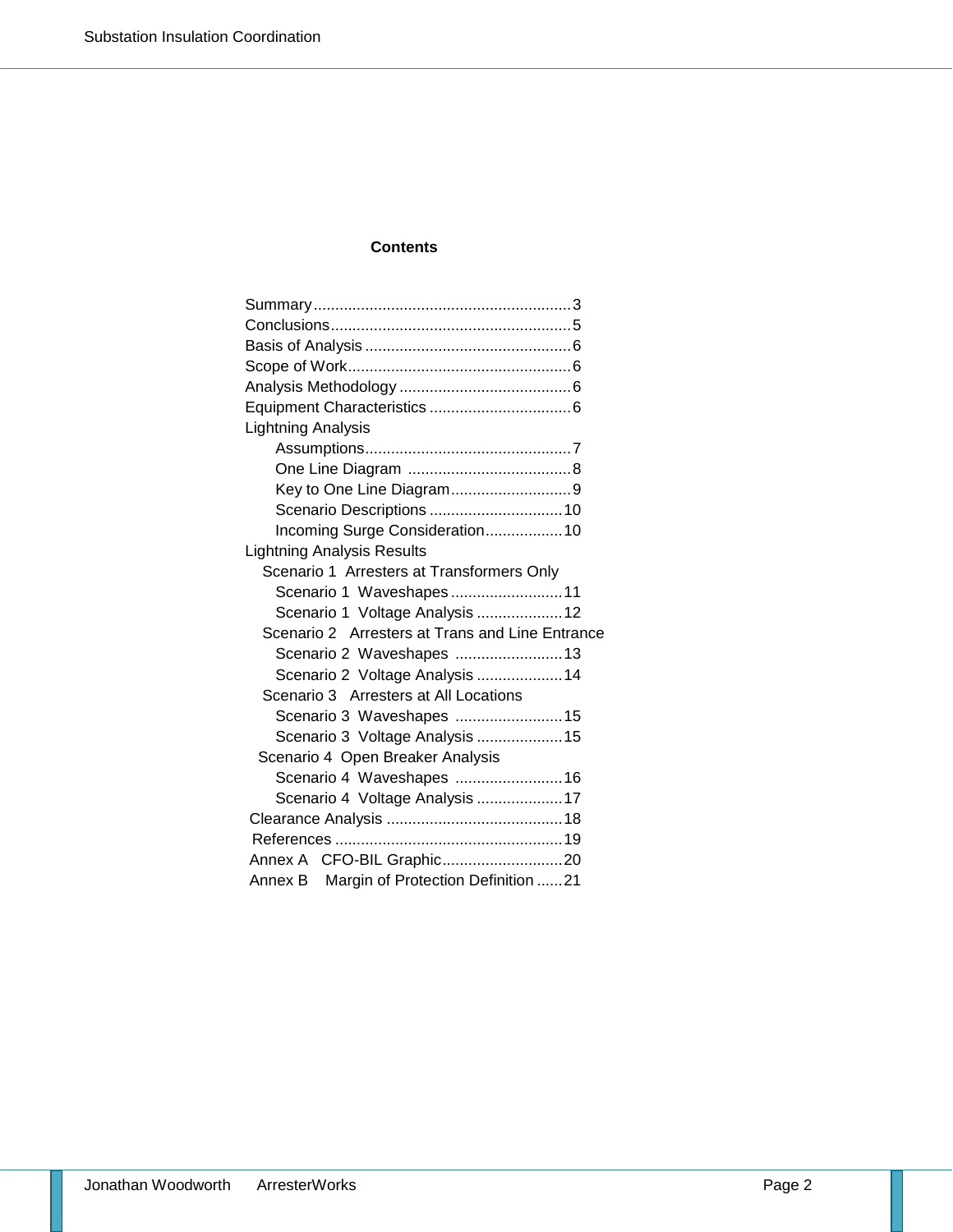#### **Substation Insulation Coordination Study Phase 2B**

Jonathan Woodworth ArresterWorks

#### **Analysis Summary**

…….. is expanding a 260kV substation to accommodate increased production of bitumen at the -------------- as part of a 3 phase project. This expansion project is part of Phase B2. The substation will be expanded to include two more transformers and a 260kV ring bus. This insulation coordination study was commissioned by ------------------------------ to confirm that the proposed arrester locations will adequately protect the substation and transformers from flashover during a lightning strike. This analysis was done using methods as outlined in the application guides IEEE 1313.2 [2], IEEE C62.22 [3], Insulation Coordination of Power Systems by Andrew Hileman [1] and ATPDraw [6]. ATPDraw is the time domain based transient software used to determine the voltage stresses throughout the station during surge events.

#### **Lightning Protection Analysis of Bus**

The station was modeled in ATP using drawings supplied by --------------------------. The voltages throughout the station were determined with a surge entering the station from the incoming line. The resulting voltage values at specified junctions in the substation were used to calculate the protection margins based on equipment data also supplied by ---------.

The bus analysis was completed two ways, with arresters installed only at the transformers (scenario 1) and then including the line entrance arrester (scenario 2). As shown in Table 1, it can be seen that the bus insulation at location J1 is the most highly stress but still has >50% more BIL than needed. Even with arresters only installed at the transformers as shown in scenario 1, the insulation has <50% more BIL than minimum. **The 190kV MCOV arresters and their location do adequately protect the bus insulation in this substation.**

| Scenario 1 Arresters mounted only at Transformers<br>Table 1 |                                                            |                                                                |                                         |                                            |  |  |
|--------------------------------------------------------------|------------------------------------------------------------|----------------------------------------------------------------|-----------------------------------------|--------------------------------------------|--|--|
|                                                              | <b>Minimum Required BIL</b><br>(kV 1.2/50 µs Impulse) (kV) | <b>Installed Insulation</b><br>Level (kV)                      | % apparatus BIL above<br><b>Min BIL</b> | <b>IEEE Recommended</b><br>level above Min |  |  |
| TR9001                                                       | 535.3                                                      | 1300                                                           | 142.9%                                  | 0.00%                                      |  |  |
| <b>TR910</b>                                                 | 539.9                                                      | 1050                                                           | 94.5%                                   | 0.00%                                      |  |  |
| TR911                                                        | 549.2                                                      | 1050                                                           | 91.2%                                   | 0.00%                                      |  |  |
| <b>TR912</b>                                                 | 539.9                                                      | 1050                                                           | 94.5%                                   | 0.00%                                      |  |  |
| Voltage at J1                                                | 595.8                                                      | 900                                                            | 51.1%                                   | 0.00%                                      |  |  |
| Voltage at J2                                                | 605.1                                                      | 900                                                            | 48.7%                                   | 0.00%                                      |  |  |
| Voltage at J3                                                | 530.6                                                      | 900                                                            | 69.6%                                   | 0.00%                                      |  |  |
| Voltage at J4                                                | 539.9                                                      | 900                                                            | 66.7%                                   | 0.00%                                      |  |  |
|                                                              |                                                            | Scenario 2 Arresters mounted at Transformers and Line Entrance |                                         |                                            |  |  |
| <b>TR900</b>                                                 | 502.7                                                      | 1300                                                           | 158.6%                                  | 0.00%                                      |  |  |
| <b>TR910</b>                                                 | 349.1                                                      | 1050                                                           | 200.8%                                  | 0.00%                                      |  |  |
| <b>TR911</b>                                                 | 512.0                                                      | 1050                                                           | 105.1%                                  | 0.00%                                      |  |  |
| <b>TR912</b>                                                 | 512.0                                                      | 1050                                                           | 105.1%                                  | 0.00%                                      |  |  |
|                                                              |                                                            |                                                                |                                         |                                            |  |  |
| Voltage at J1                                                | 591.1                                                      | 900                                                            | 52.3%                                   | 0.00%                                      |  |  |
| Voltage at J2                                                | 386.3                                                      | 900                                                            | 133.0%                                  | 0.00%                                      |  |  |
| Voltage at J3                                                | 535.3                                                      | 900                                                            | 68.1%                                   | 0.00%                                      |  |  |
| Voltage at J4                                                | 502.7                                                      | 900                                                            | 79.0%                                   | 0.00%                                      |  |  |

Note 1: For all 4 transformers in this table, the analysis in for the bushing only, not winding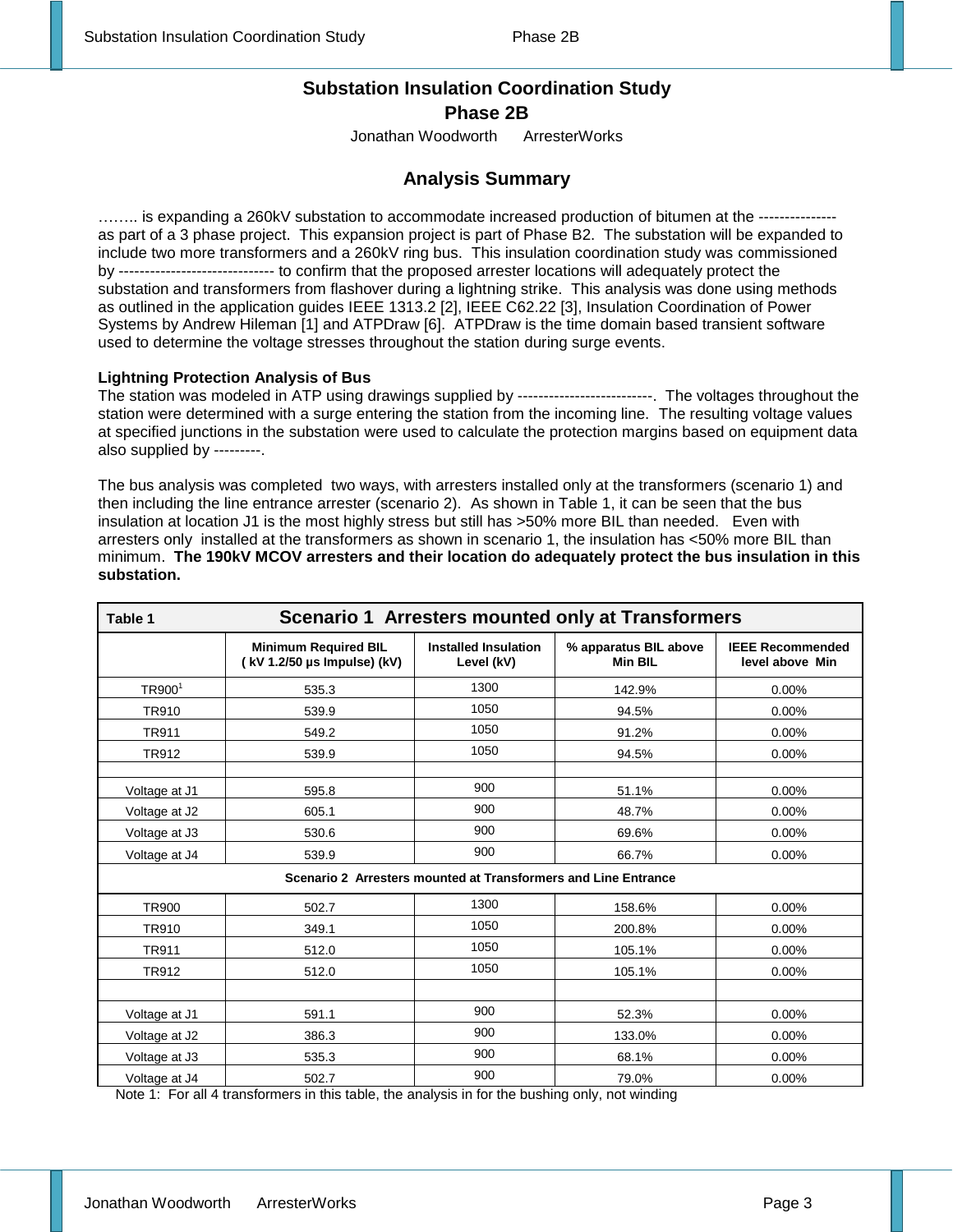#### **Analysis of Transformer Winding Protection**

For the protection analysis of the transformer windings, three scenarios were ran with arresters installed at 1) transformers only, 2) transformers and line entrance, and 3) at all 7 locations as proposed. As show in Table 2 the transformer windings have >20% margin of protection above that recommended by IEEE even if the only arresters in the station were at the transformers as in scenario 1. With arresters installed at all locations, the worst-case protection is 36% above that recommended by IEEE. **It can be concluded that the transformer windings are well protected in this station.** 

The two arresters mounted in the center of the station however have very little effect on the transformer protection as can be seen by comparing scenario 2 and 3.

| <b>Transformer Winding Margin of Protection Summary</b><br>Table 2 |                                                      |                                  |                                                            |                                                   |                                           |  |  |  |
|--------------------------------------------------------------------|------------------------------------------------------|----------------------------------|------------------------------------------------------------|---------------------------------------------------|-------------------------------------------|--|--|--|
|                                                                    | Scenario 1<br><b>Arresters at Transformers only</b>  |                                  |                                                            |                                                   |                                           |  |  |  |
|                                                                    | <b>Voltage stress</b><br>at windings per<br>ATP (kV) | <b>BIL</b><br><b>Transformer</b> | Margin of<br><b>Protection</b><br>Οf<br><b>Transformer</b> | <b>IEEE</b><br><b>Recommendation</b><br>above Min | % above the<br><b>IEEE</b><br>Recommended |  |  |  |
| Transformer 900 Winding                                            | 575                                                  | 1050                             | 83%                                                        | 20%                                               | 63%                                       |  |  |  |
| Transformer 910 Winding                                            | 580                                                  | 825                              | 42%                                                        | 20%                                               | 22%                                       |  |  |  |
| Transformer 911 Winding                                            | 590                                                  | 825                              | 40%                                                        | 20%                                               | 20%                                       |  |  |  |
| Transformer 912 Winding                                            | 580                                                  | 825                              | 42%                                                        | 20%                                               | 22%                                       |  |  |  |
| Scenario 2 Arresters at Transformers and Line Entrance             |                                                      |                                  |                                                            |                                                   |                                           |  |  |  |
| Transformer 900 Winding                                            | 540                                                  | 1050                             | 94%                                                        | 20%                                               | 74%                                       |  |  |  |
| Transformer 910 Winding                                            | 375                                                  | 825                              | 120%                                                       | 20%                                               | 100%                                      |  |  |  |
| Transformer 911 Winding                                            | 550                                                  | 825                              | 50%                                                        | 20%                                               | 30%                                       |  |  |  |
| Transformer 912 Winding                                            | 550                                                  | 825                              | 50%                                                        | 20%                                               | 30%                                       |  |  |  |
| Scenario 3 with arresters at all proposed locations in Substation  |                                                      |                                  |                                                            |                                                   |                                           |  |  |  |
| Transformer 900 Winding                                            | 500                                                  | 1050                             | 110%                                                       | 20%                                               | 90%                                       |  |  |  |
| Transformer 910 Winding                                            | 375                                                  | 825                              | 120%                                                       | 20%                                               | 100%                                      |  |  |  |
| Transformer 911 Winding                                            | 530                                                  | 825                              | 56%                                                        | 20%                                               | 36%                                       |  |  |  |
| Transformer 912 Winding                                            | 550                                                  | 825                              | 50%                                                        | 20%                                               | 30%                                       |  |  |  |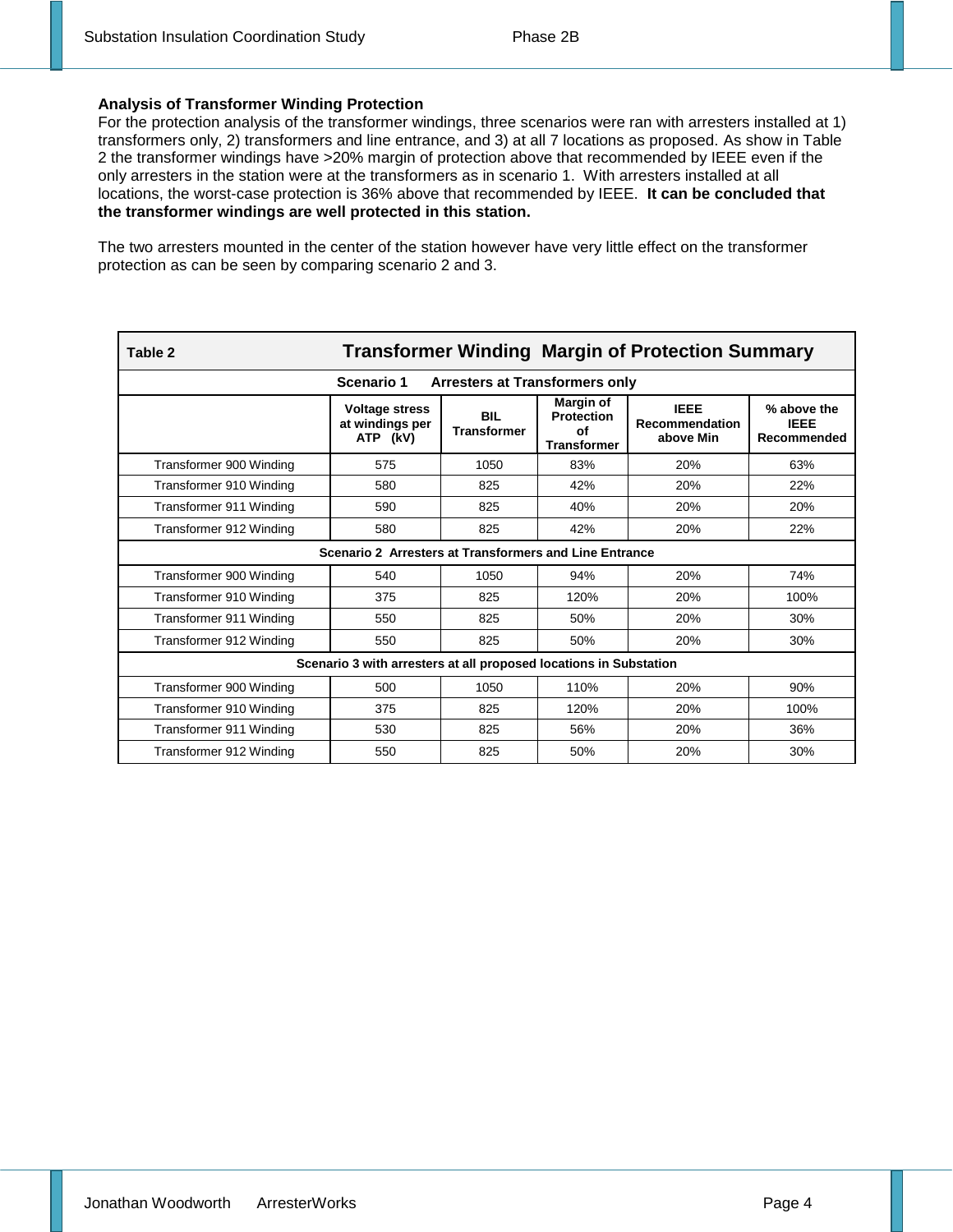#### **Analysis of Open Breaker Protection**

Because breakers are normally closed, the transformer mounted arrester can protect back through the breaker to other parts of the substation, However if lightning should flashover an insulator several spans from the station and cause a fault on the system, the breaker opens for 4-10 cycles. During this time, a second stroke of the lightning can enter the station and flashover the breaker bushing on the side away from the transformer arrester. This analysis determines the margin of protection of the breaker bushing in the open and most vulnerable state. Table 3 shows the margin of protection with and without an arrester at the line entrance.

With no arresters mounted on the line entrance, the post insulators with a 900kV BIL would be jeopardy if the breakers are caught in the open mode during a surge event. The other bushings are ok. **With line arresters installed as proposed in this station, the post insulators upstream from the breakers are adequately protected in an open breaker scenario.**

| Table 3                               | <b>Open Breaker Insulator Analysis</b>              |                                   |  |  |  |  |
|---------------------------------------|-----------------------------------------------------|-----------------------------------|--|--|--|--|
|                                       | Worst Case Insulator Margin of<br><b>Protection</b> | Min Recommended by<br><b>IEEE</b> |  |  |  |  |
| <b>Without Line Terminal Arrester</b> | $-8%$                                               | $0.0\%$                           |  |  |  |  |
| With Line Terminal Arrester           | 18%                                                 | $0.0\%$                           |  |  |  |  |

#### **Clearance Analysis**

The clearance requirements in a substation are a function of the lightning impulse levels. For this analysis, the worst case voltage levels as calculated using ATP are compared to the lowest actual clearance in the station. **From table 4 can be seen that there is ample phase to phase and phase to ground clearance in this sub.** 

| <b>Substation Clearance Analysis</b><br>Table 4        |                                                                                   |                 |                |  |  |  |  |
|--------------------------------------------------------|-----------------------------------------------------------------------------------|-----------------|----------------|--|--|--|--|
|                                                        | Minimum Required Clearance based on Bus<br><b>Voltages and Elevation (meters)</b> | Actual (meters) | % above Actual |  |  |  |  |
| Arresters at Transformers only<br>Scenario 1           |                                                                                   |                 |                |  |  |  |  |
| Clearance p-p                                          | 1.15                                                                              | 3.5             | 203.8%         |  |  |  |  |
| and p-g                                                | 1.15                                                                              | 2.4             | 108.3%         |  |  |  |  |
| Scenario 2 Arresters at Transformers and Line Entrance |                                                                                   |                 |                |  |  |  |  |
| Clearance p-p                                          | 1.13                                                                              | 3.5             | 211.0%         |  |  |  |  |
| and p-g                                                | 1.13                                                                              | 2.4             | 113.2%         |  |  |  |  |

#### **Conclusions and Recommendations**

- 1. Based on the bus voltage analysis, insulation levels selected are appropriate for this substation, as long as line entrance arresters are installed as planned to eliminate any potential flashover during an open breaker event.
- 2. The transformer windings are very well protected in all cases. The 1050 BIL winding rating of transformer 900 is more than needed, but since it is already there, it is ok as is.
- 3. The arresters installed near the center of the station are not necessary.

#### **Recommendations**

The only recommendation is that the station be built as specified and it will be adequately protected from lightning in all cases.

#### **End of Summary**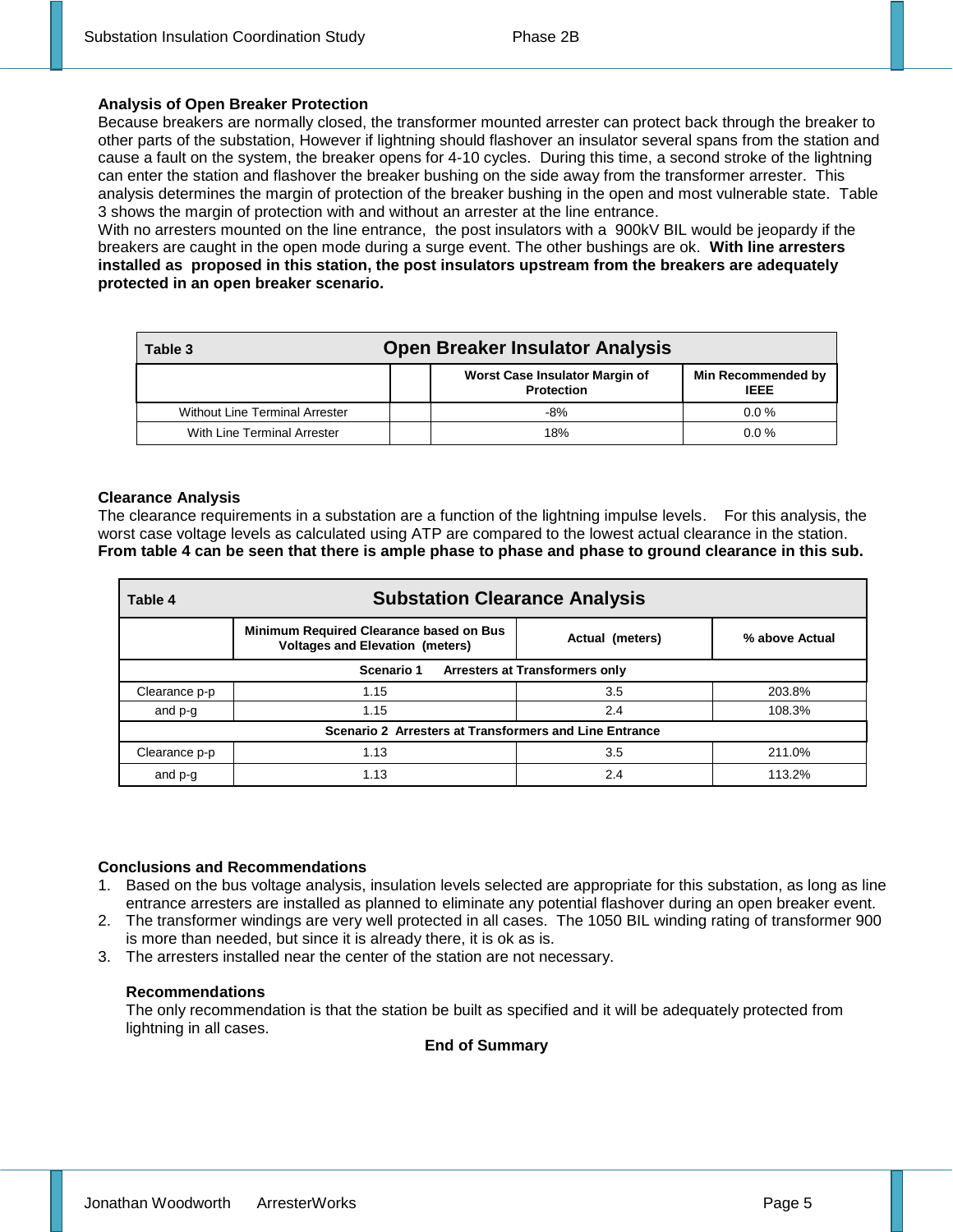#### **Bases for the Analysis**

All insulation will flashover or puncture in the presence of surges with amplitudes and durations above the limit of the design. This study was commissioned to determine if the chosen insulation levels for the bus and transformer are adequate for surges that will enter the station from a backflashover on the incoming line within a few kilometers of the station. This analysis was done using simplified methods as outlined in the application guides IEEE 1313.2 [2], IEEE C62.22 [3] and Andrew Hileman's book [1]. The transient voltages in the substation were determined using ATPDraw [6].

#### **Scope of Work**

#### **Station Insulation Protection**

- Determine the margins of protection of the station bus with the installed protection.
- Determine the effect on the station from an open breaker and no line terminal arresters.

#### **Transformer Insulation Protection**

- Determine the margin of protection of the 260/13.8kV substation transformers with existing arrester protection.
- Determine the margin of protection of the 234/25kV substation transformers with existing arrester protection.

#### **Methods of Analysis**

#### **Lightning Protection Analysis of Bus**

The apparatus withstand levels were given by Rising Edge Engineering. These levels were then used in a margin analysis using ATPDraw and ATP to calculate voltages throughout the substation based on methods presented in IEEE 1313.2 and Insulation Coordination of Power Systems [1]. The surge arrester characteristics were obtained from Cooper Power Systems AZG catalog section I235-84.

#### **Protective Margin Analysis of Transformer**

Since transformer winding insulation is not self-restoring it is only evaluated using a deterministic analysis. With this method, conventional transformer BIL Withstand and Chopped Wave Withstand characteristics of the transformer are compared to the corresponding arrester protective levels and the protective margins. Fast front voltage and standard lighting impulse voltages are calculated using ATP, ATPDraw, and IEEE 1313.2 methods. The voltages calculated, include the effect of separation distance and arrester leads.

#### **Equipment Characteristics**

The equipment subjected to surges in these substations are:

- 1. Post Insulators for bus support 900kV BIL 2. Insulators on disconnect switches 1050kV BIL 3. Breaker Bushings 1300kV BIL<br>
4. Transformer 900 1300kV BIL<br>
5. Transformers 910, 911, 912 1050kV BIL 1300kV BIL Bushings 1050kV BIL Windings 1050kV BIL Bushings 850kV BIL Windings
- 6. Incoming Line Insulation Level 1350kV CFO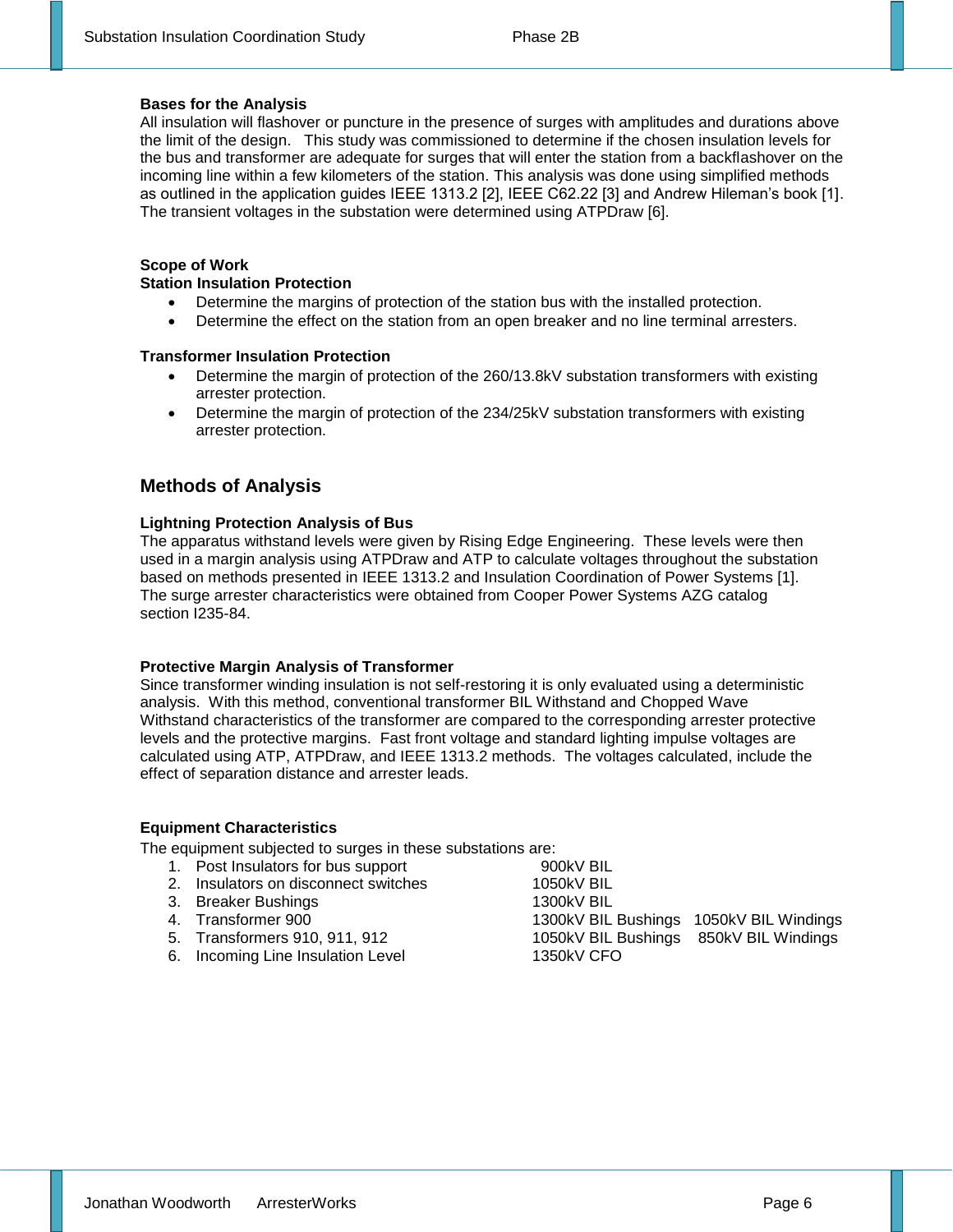#### **Lightning Analysis**

Lightning surge withstand capability of the 230kV side of the substation is evaluated by calculating the voltage magnitudes at critical points and comparing them to the BIL of the insulation at those locations. ATP and ATPDraw were used to calculate the voltages. Voltage levels attained are a function of the incoming surge steepness which is assumed to be the worst case for this analysis (1000kV/us).

#### **Lightning Analysis Assumptions**

- 1. Transformer Capacitance of 3 nanofarads (nF) (typical per Hileman page 567)
- 2. The station is shielded and no lightning enters the station directly, only via the lines when a back flashover occurs within a few spans of the station.
- 3. Transformer Margin of protection of 20% is a minimum for lightning surges (IEEE Recommendation)
- 4. The steepness of the incoming surge is 1000kV/us. This is on the high side of typical surges on 230kV lines but used for most conservative results.

#### **Elevation Coefficient**

When determining the margin of protection of the insulation within a substation, the station elevation needs to be considered. The impulse withstand capability of air decreases inversely proportionally to the altitude. At 580m altitude, the flashover level of insulation is decreased by 7% as compared to sea level. This 7% reduction is used in these calculations.

#### **Table 5**

| <b>Elevation Coefficient</b> |      |
|------------------------------|------|
| <b>Elevation in Feet</b>     | 1900 |
| Elevation in Km              | .579 |
|                              | 9341 |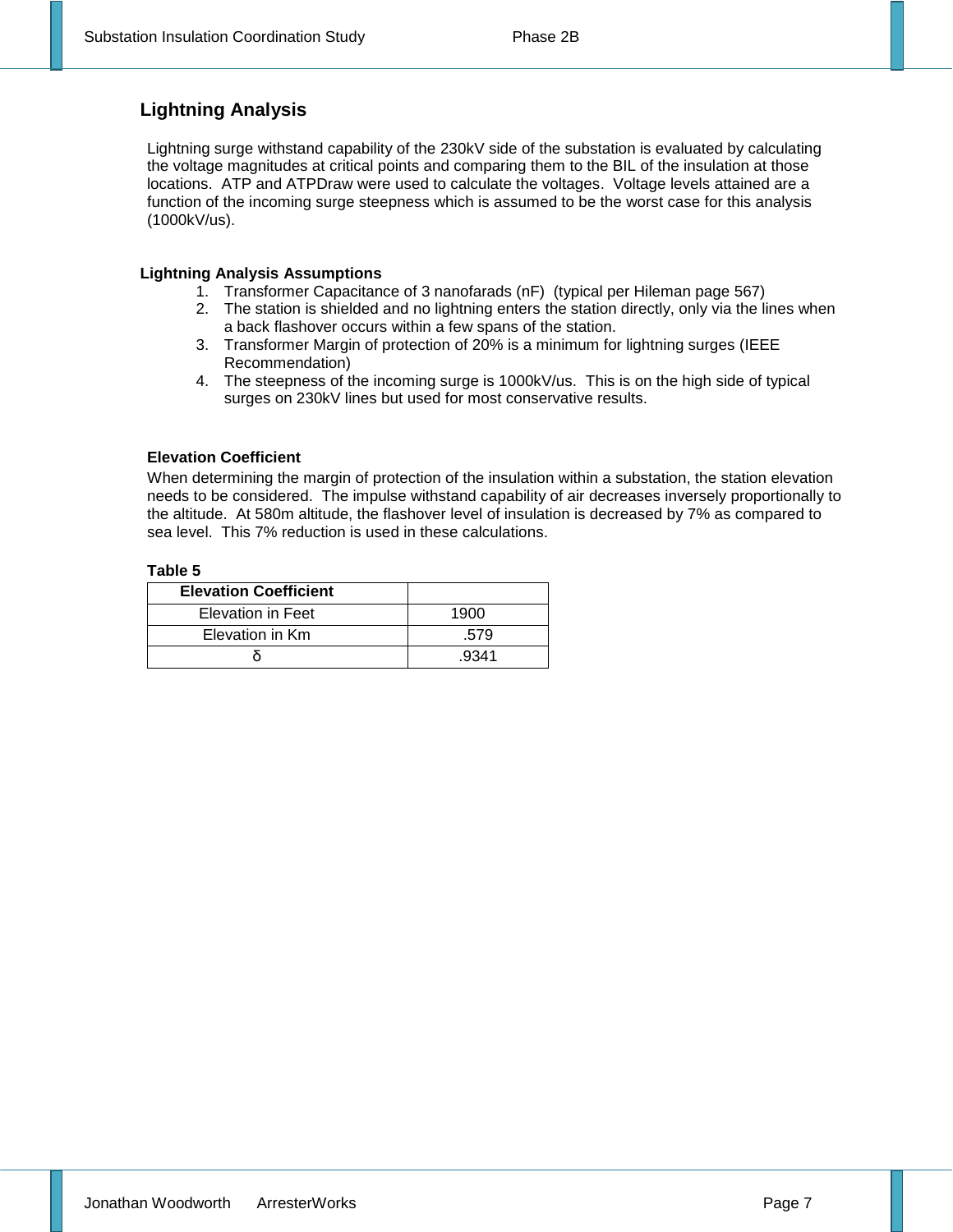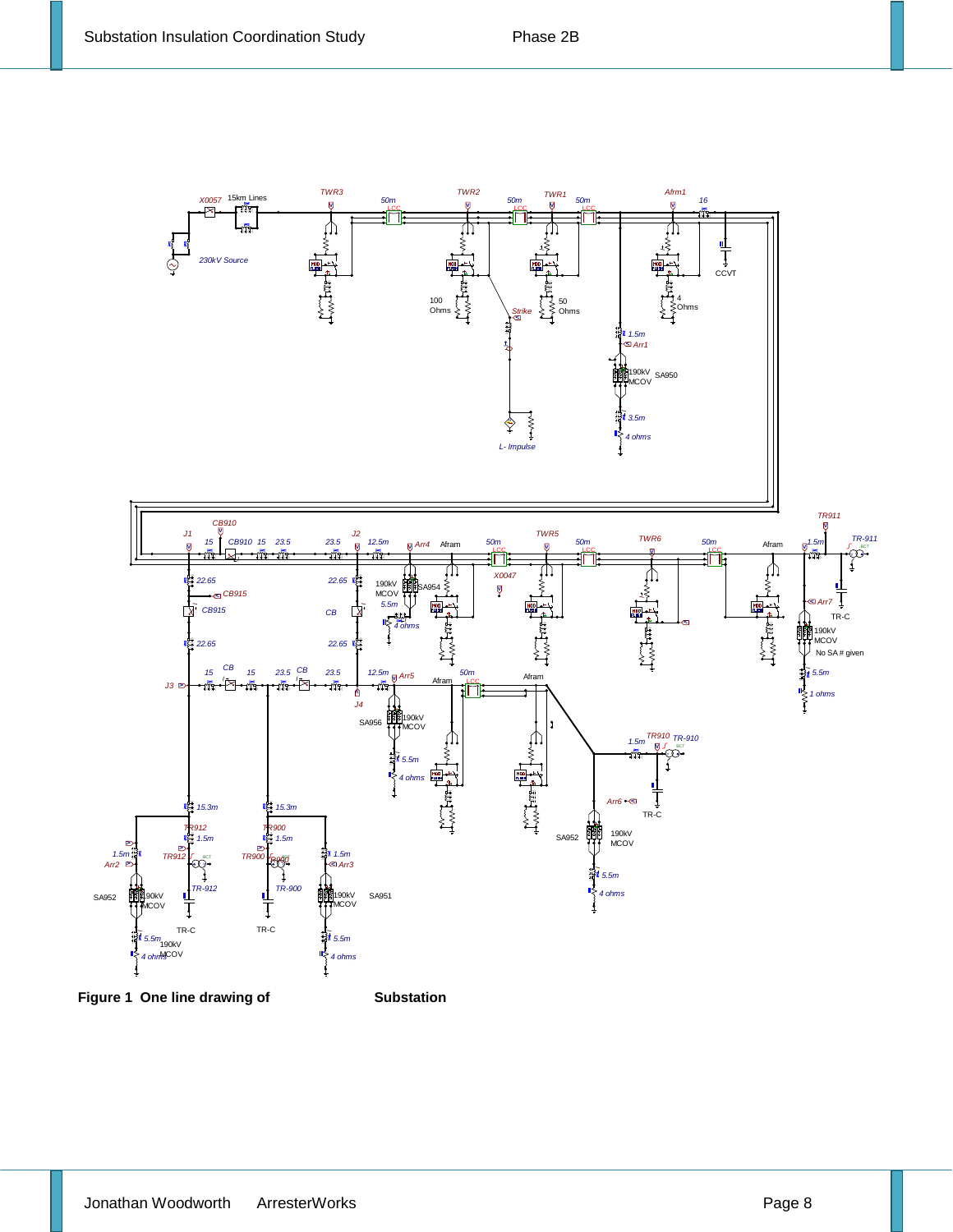

Towers and A Frame with insulator that flashover at 1350kV on C phase only. also 16 meters of bus



260-13.8kV Transformer with 1.5 meters of bus between arrester and bushing 3nf capacitance is the transformer cap



**V**

非開

*1.5m*

190kV **MCOV** 

SA950

*3.5m I*

*4 ohms*

50 meters of 230kV horizontal transmission line with two overhead shield wires in H format





Circuit breaker with voltage probe and 22.65 meters of 260kV bus on both sides



Lighting source Current source

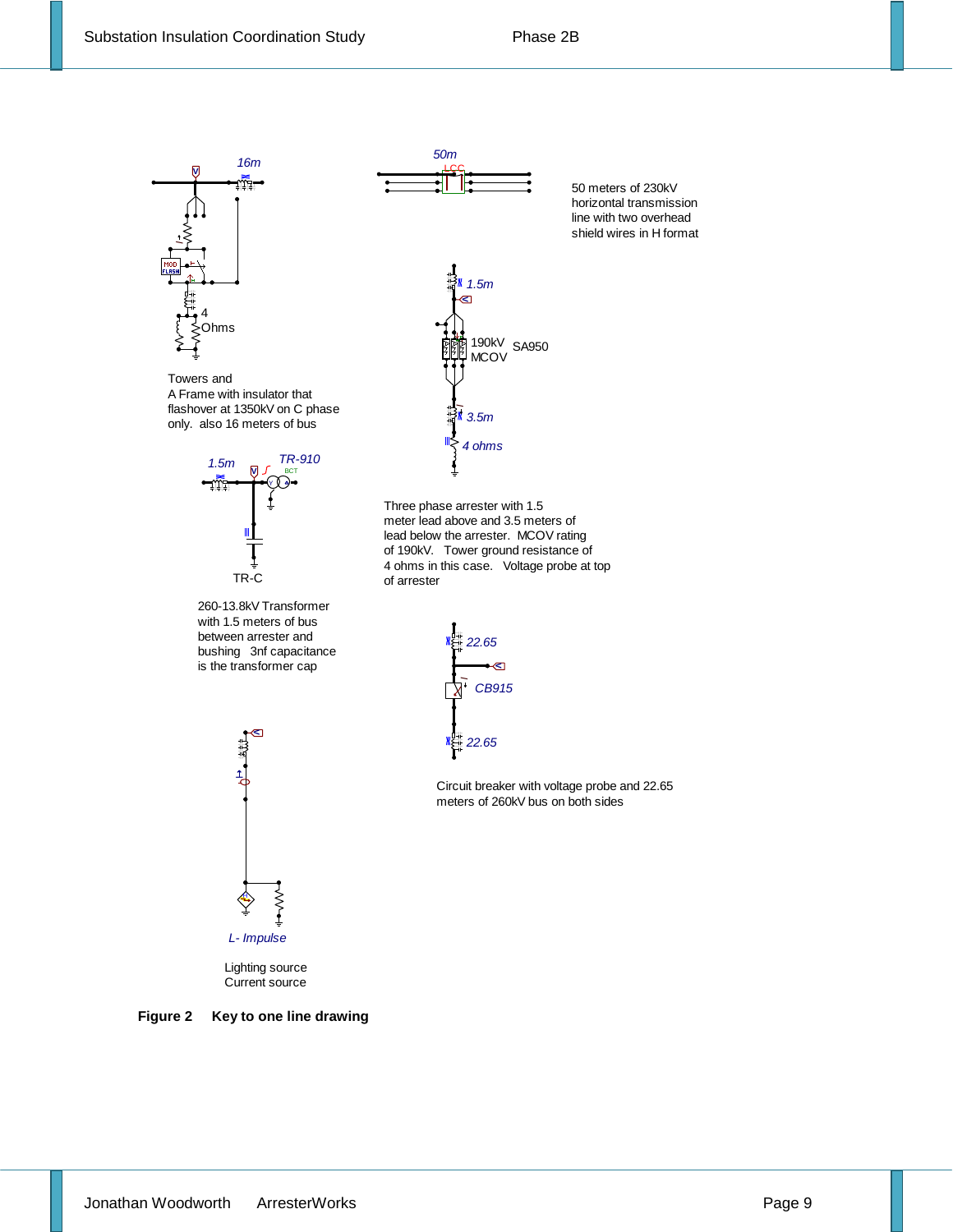#### **Scenario Descriptions**

#### **Scenario 1: Analysis of Station with Arresters at the transformers only**

This would be the minimum protection in a substation of this type. This scenario is ran for comparison purposes only.

#### **Scenario 2: Analysis of Station with Arresters at the transformers and at the line entrance**

This scenario generally offers very good transformer protection and improved bus protection. Often times it is the only way to insure no flashover during an open breaker situation.

#### **Scenario 3: Analysis of Station with Arresters at the transformers, center and entrance**

This scenario was completed to evaluate the added value of the two arresters sets installed in the center of the station.

#### **Scenario 4: Open Breaker Scenario**

This scenario is for an incoming surge where the breaker is open (generally during a fault clearing event). The only part of the station that is affected by this scenario is the line terminal and the bus up to the open breaker.

#### **Incoming Wave Considerations**

The steepness of the incoming surge into a substation is an important factor in how well the arresters are able to protect the equipment. For surges greater than 1000kV/us the inductance in the arrester leads start to become an issue in protection by causing voltages that add to the arrester residual voltage and in effect reduce the protection of the insulation installed in parallel with the arrester.

For this study, the rate of rise at the struck point was 3000kV/us but by the time it reached the station entrance, it was reduced to 1000kV/us by corona and capacitance of the lines. Per IEEE1313.2, a 1000kV/us surge rise is typical for 230kV stations. Figure 3 shows the surge at tower 2 and at the station entrance A-frame.



**Figure 3 Waveshape of incoming surge from flashover on line at tower 2**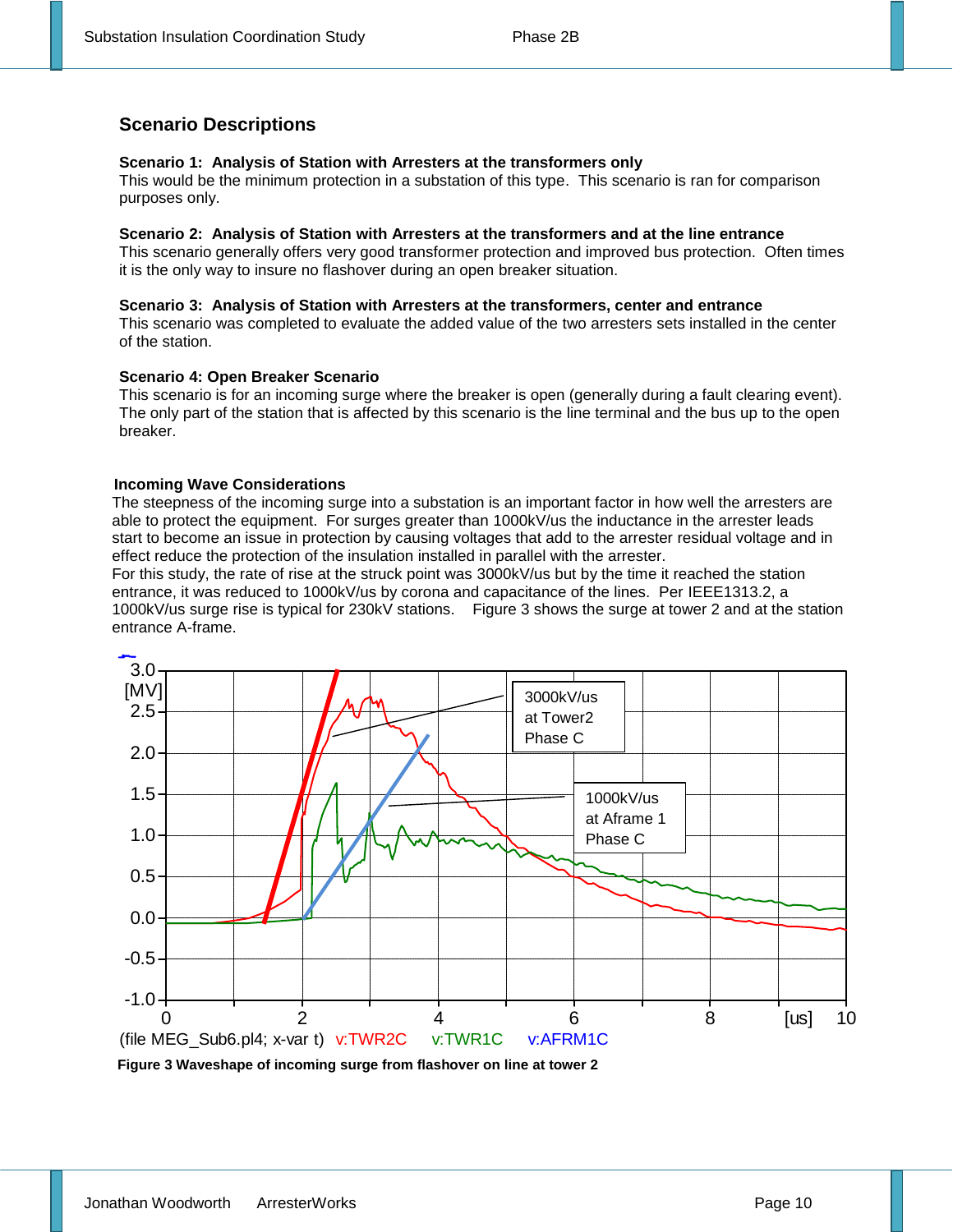#### **Scenario 1: Analysis of Station with Arresters at installed at the Transformers Only**

The purpose of this scenario was to determine the voltage levels at the transformers and juncions on the ring bus. Figures 4 and 5 show the output of ATP. The figures also show the level of the surge entering the substation at Aframe 1. The analysis is completed on phase C only because that is the phase that is flashed over at tower 2 and



**Figure 4 Voltages at transformer bushings and windings with arresters mounted at transformers only**



**Figure 5 Voltages at J1 thru J4**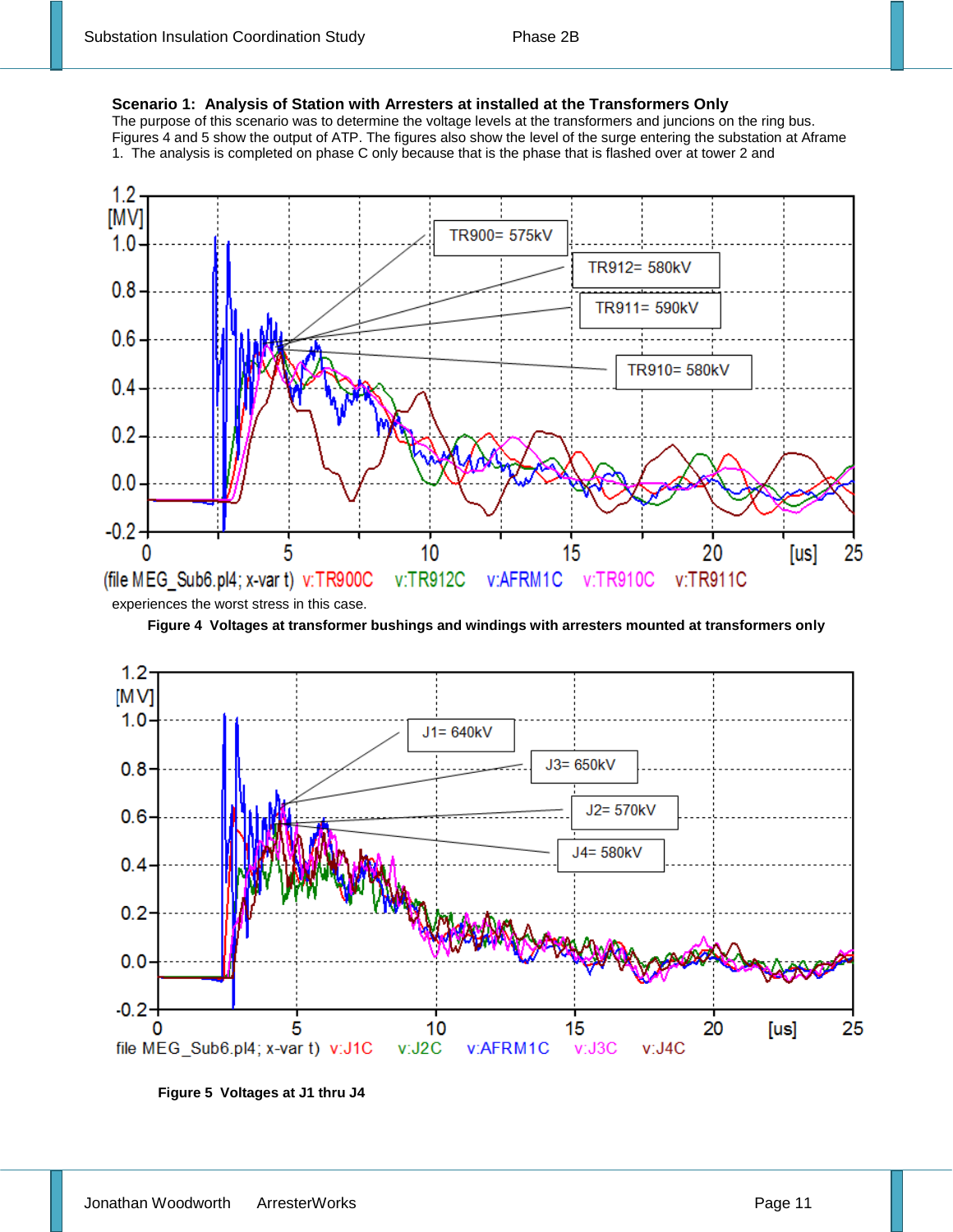Table 6 summarizes the substation protection at transformers and points on the bus if arresters are installed at the transformers only. The results show that protection in this case is all acceptable since all locations exceed that recommended by IEEE standards.

| <b>Scenario 1 Arresters at Transformers only</b><br>Table 6 |                                                            |                                                                                 |                                                          |                                              |                                             |  |  |  |
|-------------------------------------------------------------|------------------------------------------------------------|---------------------------------------------------------------------------------|----------------------------------------------------------|----------------------------------------------|---------------------------------------------|--|--|--|
| <b>External Insulation BIL Calculations</b>                 |                                                            |                                                                                 |                                                          |                                              |                                             |  |  |  |
|                                                             | <b>Peak Fast Front</b><br><b>Voltages from ATP</b><br>(kV) | <b>Minimum</b><br><b>Required BIL</b><br>(Note 1)<br>( kV 1.2/50 µs<br>Impulse) | Installed<br><b>Insulation Level</b><br>(kV)<br>(Note 2) | % apparatus BIL<br>above Min BIL<br>(Note 3) | <b>IEEE</b><br>Recommended<br>above Minimum |  |  |  |
| Transformer Winding 900                                     | 575                                                        | 535.3                                                                           | 1300                                                     | 142.9%                                       | $0.00\%$                                    |  |  |  |
| Transformer Bushing (External) 910                          | 580                                                        | 539.9                                                                           | 1050                                                     | 94.5%                                        | $0.00\%$                                    |  |  |  |
| Transformer Bushing (External) 911                          | 590                                                        | 549.2                                                                           | 1050                                                     | 91.2%                                        | 0.00%                                       |  |  |  |
| Transformer Bushing (External) 912                          | 580                                                        | 539.9                                                                           | 1050                                                     | 94.5%                                        | 0.00%                                       |  |  |  |
| Voltage at J1                                               | 640                                                        | 595.8                                                                           | 900                                                      | 51.1%                                        | 0.00%                                       |  |  |  |
| Voltage at J2                                               | 650                                                        | 605.1                                                                           | 900                                                      | 48.7%                                        | $0.00\%$                                    |  |  |  |
| Voltage at J3                                               | 570                                                        | 530.6                                                                           | 900                                                      | 69.6%                                        | 0.00%                                       |  |  |  |
| Voltage at J4                                               | 580                                                        | 539.9                                                                           | 900                                                      | 66.7%                                        | $0.00\%$                                    |  |  |  |
|                                                             |                                                            |                                                                                 |                                                          |                                              |                                             |  |  |  |
|                                                             |                                                            |                                                                                 | Actual                                                   | % above Actual                               |                                             |  |  |  |
| Require Clearance p-p (m)                                   |                                                            | 1.15                                                                            | 3.5                                                      | 203.8%                                       |                                             |  |  |  |
| (Note 4) and $p - q$                                        |                                                            | 1.15                                                                            | 2.4                                                      | 108.3%                                       |                                             |  |  |  |
| Delta (Elevation Factor)                                    | 0.9341                                                     |                                                                                 |                                                          |                                              |                                             |  |  |  |

**1. Minimum Required BIL:** Min BIL= (Peak ATP Voltage /1.15)/Delta

**2. Insulation Level** These are potential BIL levels of equipment in the

substation.

**3. % above Min BIL** (Apparatus BIL/Min BIL) -1 in percent

**4. Clearance:** This is both phase to phase and phase to ground clearance. This is the minimum clearance needed to achieve the desired performance on the on the bus. Clearance = (Peak voltage from ATP)/605kV/m

| <b>Transformer Winding Margin of Protection Calculations</b> |                         |                                  |                                                         |                                   |                                           |  |  |  |
|--------------------------------------------------------------|-------------------------|----------------------------------|---------------------------------------------------------|-----------------------------------|-------------------------------------------|--|--|--|
|                                                              | <b>Winding Voltages</b> | <b>BIL</b><br><b>Transformer</b> | Margin of<br><b>Protection of</b><br><b>Transformer</b> | <b>IEEE</b><br>Recommendat<br>ion | % above the<br><b>IEEE</b><br>Recommended |  |  |  |
| Transformer 900 Winding                                      | 575                     | 1050                             | 83%                                                     | 20%                               | 63%                                       |  |  |  |
| Transformer 910 Winding                                      | 580                     | 825                              | 42%                                                     | 20%                               | 22%                                       |  |  |  |
| Transformer 911 Winding                                      | 590                     | 825                              | 40%                                                     | 20%                               | 20%                                       |  |  |  |
| Transformer 912 Winding                                      | 580                     | 825                              | 42%                                                     | 20%                               | 22%                                       |  |  |  |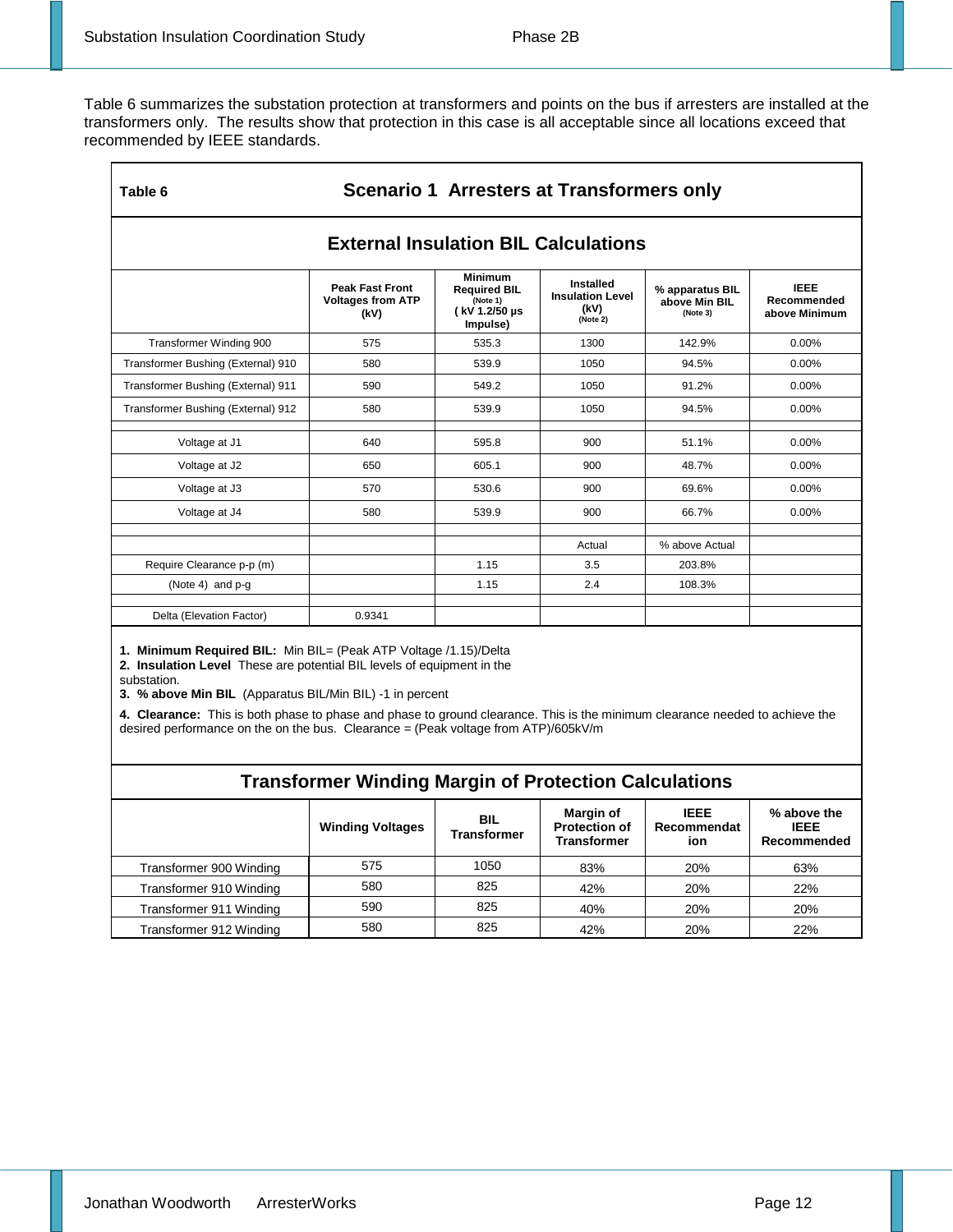**Scenario 2: Analysis of Station with Arresters at the transformers and at the line entrance** 

This scenario was completed to show the protection levels with arresters installed at transformers and line entrance only which is most common for this size substation. Figures 6 and 7 and Table 7 show the output from ATP. The results show that there is good protection in this scenario.



**Figure 6 Voltages at bus junctions with arresters at transformers and line entrance**



**Figure 7 Voltages at transformer bushings and windings with arresters at transformers and line entrance**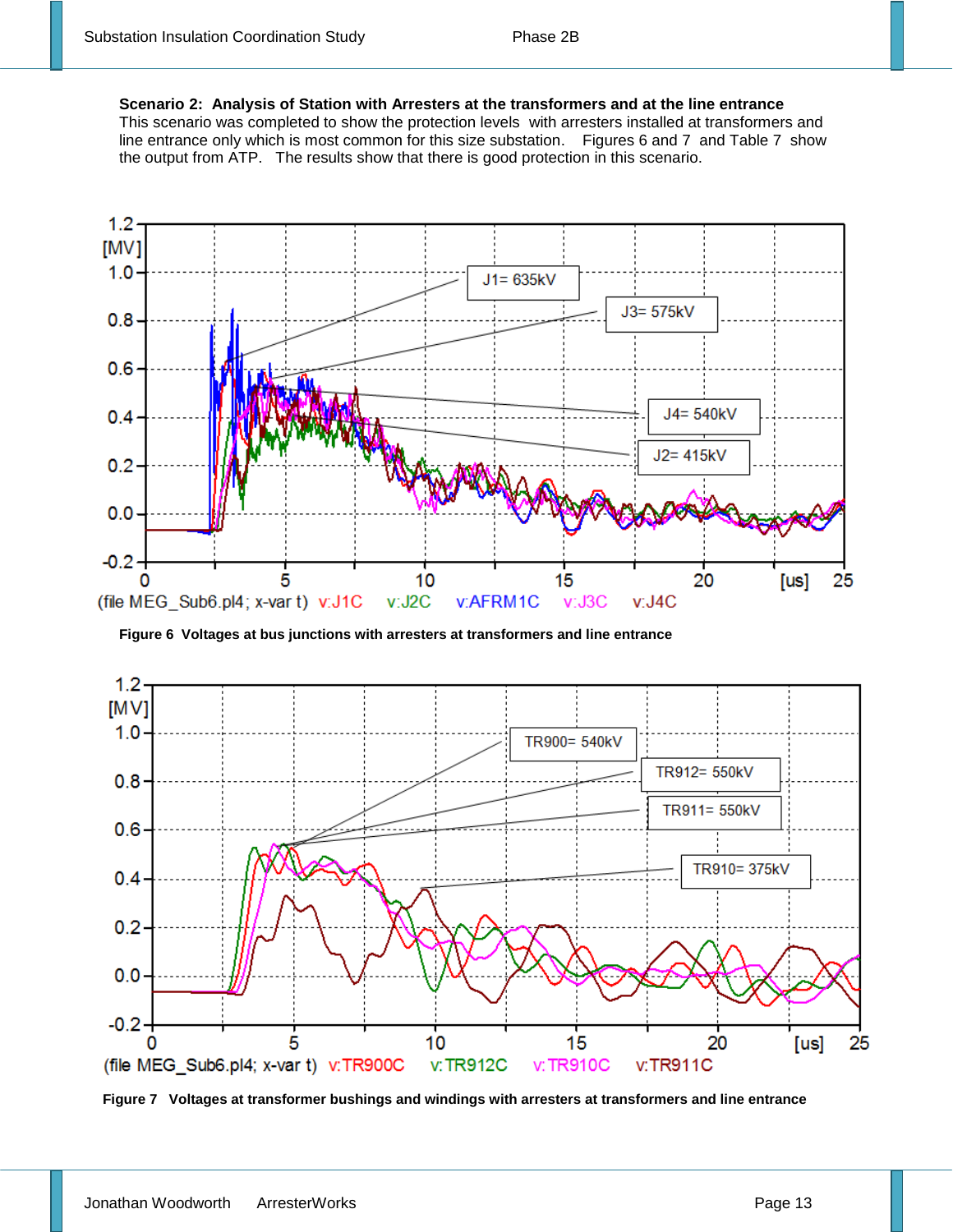| L<br>۰.<br>. .<br>۰,<br>٠ |
|---------------------------|
|---------------------------|

#### **Table 7 Scenario 2 Arresters at Transformers and at Station Entrance**

| <b>External Insulation BIL Calculations</b>  |                                                            |                                                                                |                                                                 |                                                               |                                                 |  |  |
|----------------------------------------------|------------------------------------------------------------|--------------------------------------------------------------------------------|-----------------------------------------------------------------|---------------------------------------------------------------|-------------------------------------------------|--|--|
|                                              | <b>Peak Fast Front</b><br><b>Voltages from</b><br>ATP (kV) | <b>Minimum</b><br><b>Required BIL</b><br>(Note 1)<br>(kV 1.2/50 µs<br>Impulse) | <b>Installed</b><br><b>Insulation</b><br>Level (kV)<br>(Note 2) | % apparatus<br><b>BIL above Min</b><br><b>BIL</b><br>(Note 3) | <b>IEEE</b><br>Recommen<br>ded above<br>minimum |  |  |
| Transformer Winding 900                      | 540                                                        | 502.7                                                                          | 1300                                                            | 158.6%                                                        | $0.00\%$                                        |  |  |
| <b>Transformer Bushing</b><br>(External) 910 | 375                                                        | 349.1                                                                          | 1050                                                            | 200.8%                                                        | $0.00\%$                                        |  |  |
| <b>Transformer Bushing</b><br>(External) 911 | 550                                                        | 512.0                                                                          | 1050                                                            | 105.1%                                                        | $0.00\%$                                        |  |  |
| <b>Transformer Bushing</b><br>(External) 912 | 550                                                        | 512.0                                                                          | 1050                                                            | 105.1%                                                        | $0.00\%$                                        |  |  |
|                                              |                                                            |                                                                                |                                                                 |                                                               |                                                 |  |  |
| Voltage at J1                                | 635                                                        | 591.1                                                                          | 900                                                             | 52.3%                                                         | $0.00\%$                                        |  |  |
| Voltage at J2                                | 415                                                        | 386.3                                                                          | 900                                                             | 133.0%                                                        | $0.00\%$                                        |  |  |
| Voltage at J3                                | 575                                                        | 535.3                                                                          | 900                                                             | 68.1%                                                         | $0.00\%$                                        |  |  |
| Voltage at J4                                | 540                                                        | 502.7                                                                          | 900                                                             | 79.0%                                                         | $0.00\%$                                        |  |  |
|                                              |                                                            |                                                                                | Actual                                                          | % above Actual                                                |                                                 |  |  |
| Require Clearance p-p (m)                    |                                                            | 1.13                                                                           | 3.5                                                             | 211.0%                                                        |                                                 |  |  |
| (Note 4) and $p - q$                         |                                                            | 1.13                                                                           | 2.4                                                             | 113.2%                                                        |                                                 |  |  |
|                                              |                                                            |                                                                                |                                                                 |                                                               |                                                 |  |  |
| Delta (Elevation Factor)                     | 0.9341                                                     |                                                                                |                                                                 |                                                               |                                                 |  |  |

**1. Minimum Required BIL:** Min BIL= (Peak ATP Voltage /1.15)/Delta

**2. Insulation Level** These are potential BIL levels of equipment in the

substation.

**3. % above Min BIL** (Apparatus BIL/Min BIL) -1 in percent

**4. Clearance:** This is both phase to phase and phase to ground clearance. This is the minimum clearance needed to achieve the desired performance on the on the bus. Clearance = (Peak voltage from ATP)/605kV/m

#### **Transformer Winding Margin of Protection Calculations**

|                         | <b>Winding Voltages</b> | <b>BIL Transformer</b> | <b>Margin of</b><br><b>Protection of</b><br><b>Transformer</b> | <b>IEEE</b><br>Recommendatio<br>n | % above the<br><b>IEEE</b><br>Recommen<br>ded |
|-------------------------|-------------------------|------------------------|----------------------------------------------------------------|-----------------------------------|-----------------------------------------------|
| Transformer 900 Winding | 540                     | 1050                   | 94%                                                            | 20%                               | 74%                                           |
| Transformer 910 Winding | 375                     | 825                    | 120%                                                           | 20%                               | 100%                                          |
| Transformer 911 Winding | 550                     | 825                    | 50%                                                            | 20%                               | 30%                                           |
| Transformer 912 Winding | 550                     | 825                    | 50%                                                            | 20%                               | 30%                                           |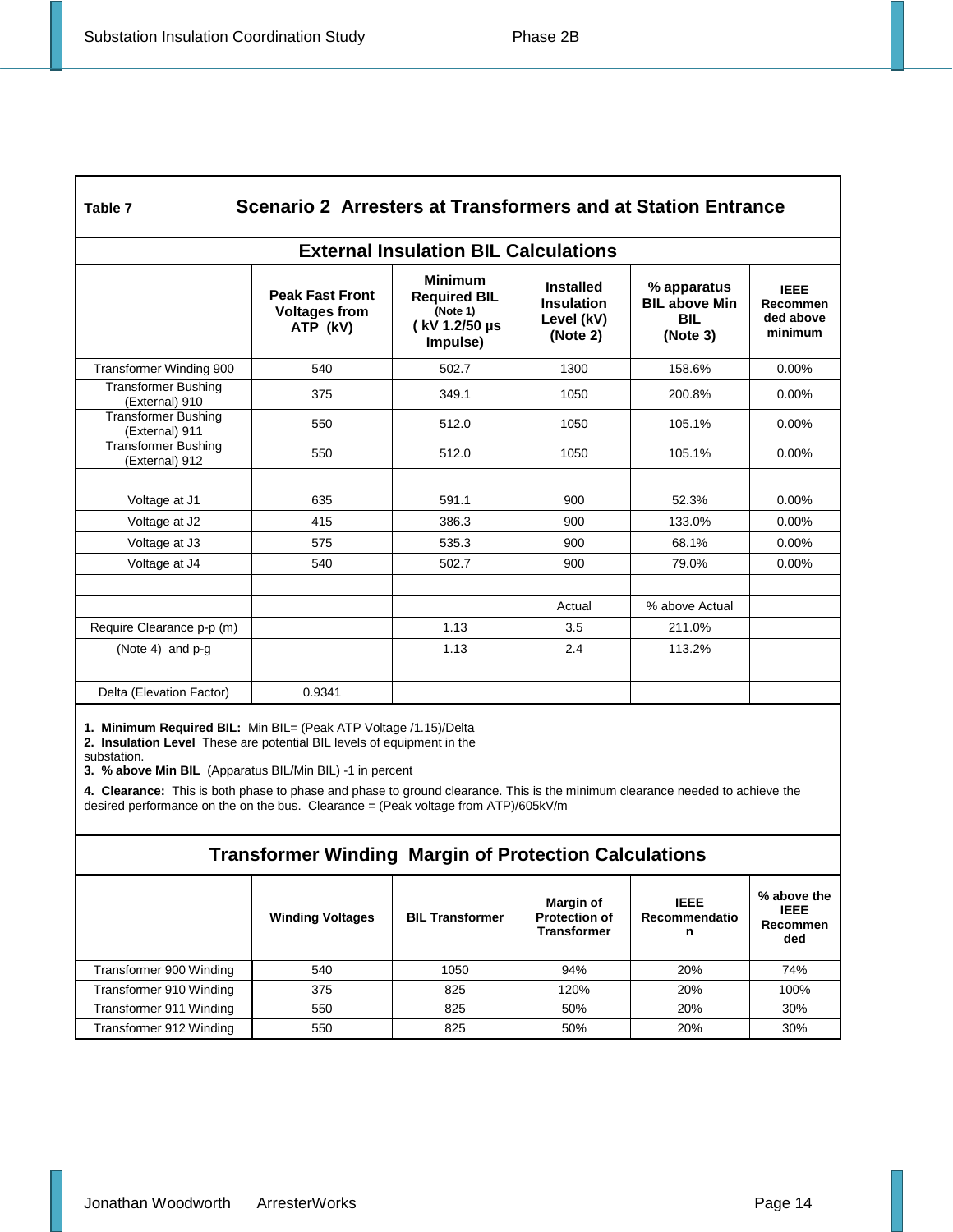**Scenario 3: Analysis of Station with Arresters at the transformers, center and entrance** This scenario is for the substation as proposed. The only difference between this scenario and scenario 2 is the addition of the two sets of arresters in the center of the station. The voltage levels for this scenario are marginally better than without the center sets of arresters installed.



**Figure 8 Transformer winding voltages with arresters installed at all proposed locations**

| Table 8                                                                    |                            |                                  |                                                                |                                      |                                           |  |  |
|----------------------------------------------------------------------------|----------------------------|----------------------------------|----------------------------------------------------------------|--------------------------------------|-------------------------------------------|--|--|
| Scenario 3 Arresters at Transformers, Station Entrance, and Station Center |                            |                                  |                                                                |                                      |                                           |  |  |
| <b>Transformer Winding Margin of Protection Calculations</b>               |                            |                                  |                                                                |                                      |                                           |  |  |
|                                                                            | Winding<br><b>Voltages</b> | <b>BIL</b><br><b>Transformer</b> | <b>Margin of</b><br><b>Protection of</b><br><b>Transformer</b> | <b>IEEE</b><br><b>Recommendation</b> | % above the<br><b>IEEE</b><br>Recommended |  |  |
| Transformer 900 Winding                                                    | 500                        | 1050                             | 110%                                                           | 20%                                  | 90%                                       |  |  |
| Transformer 910 Winding                                                    | 375                        | 825                              | 120%                                                           | 20%                                  | 100%                                      |  |  |
| Transformer 911 Winding                                                    | 530                        | 825                              | 56%                                                            | 20%                                  | 36%                                       |  |  |
| Transformer 912 Winding                                                    | 550                        | 825                              | 50%                                                            | 20%                                  | 30%                                       |  |  |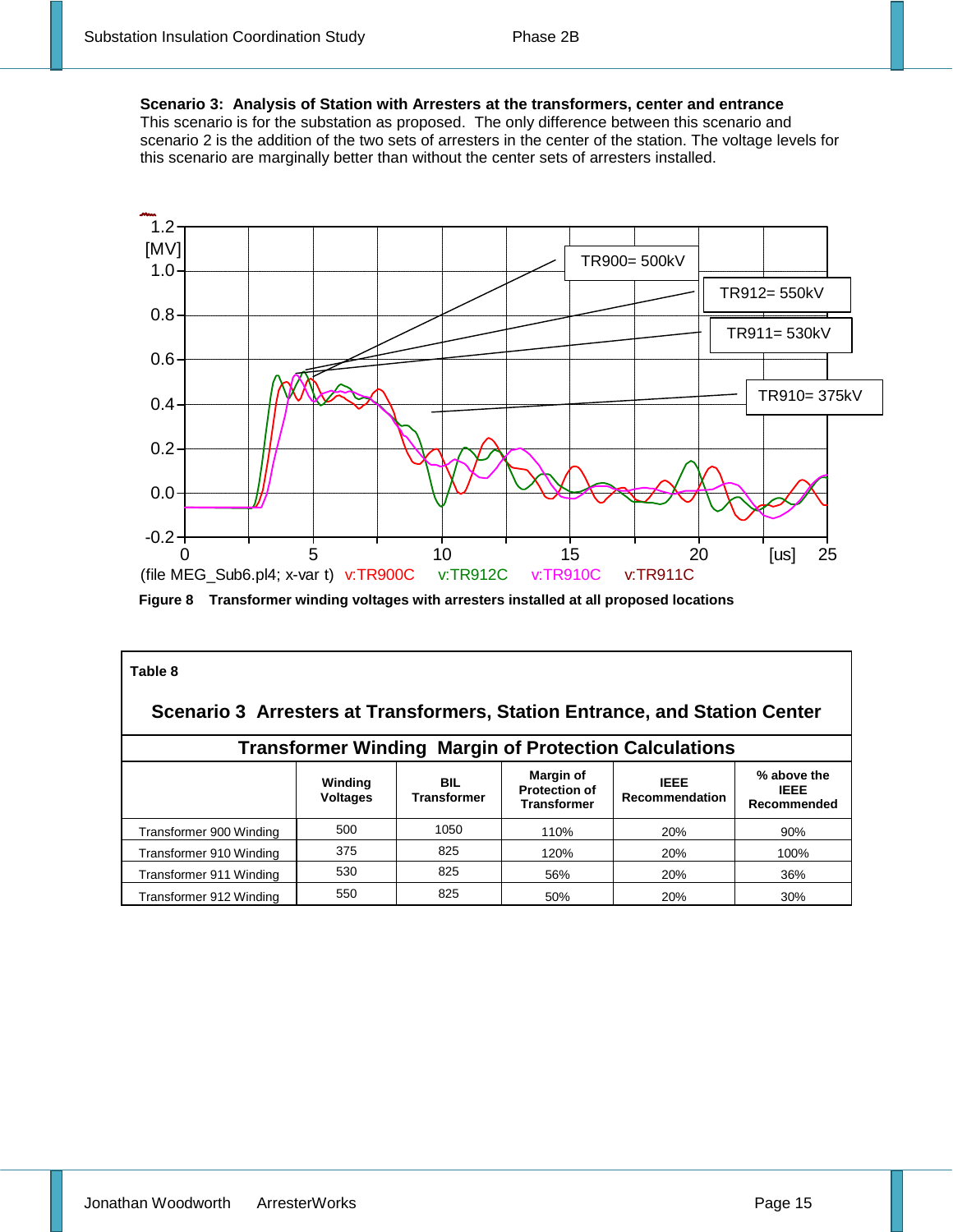#### **Scenario 4: Open Breaker Scenario**

Because breakers are normally closed, the transformer mounted arrester can protect back through the breaker to other parts of the substation, However if lightning should flashover an insulator several spans from the station and cause a fault on the system, the breaker opens for 4-10 cycles. During this time, a second stroke of the lightning can enter the station and flashover the breaker bushing on the side away from the transformer arrester. This analysis determines the margin of protection of the breaker bushing in the open and most vulnerable state.

Figures 9, Figures 10 and Table 9 show the voltage stresses experienced during an open breaker event. With no arresters mounted on the line entrance, the post insulators with a 900kV BIL would be jeopardy if the breakers are caught in the open mode during a surge event. The other bushings are ok. With line arresters installed as proposed in this station, the post insulators upstream from the breakers are adequately protected in an open breaker scenario.





**Figure 10 Voltage levels on the bus and breaker bushing with line entrance arresters installed**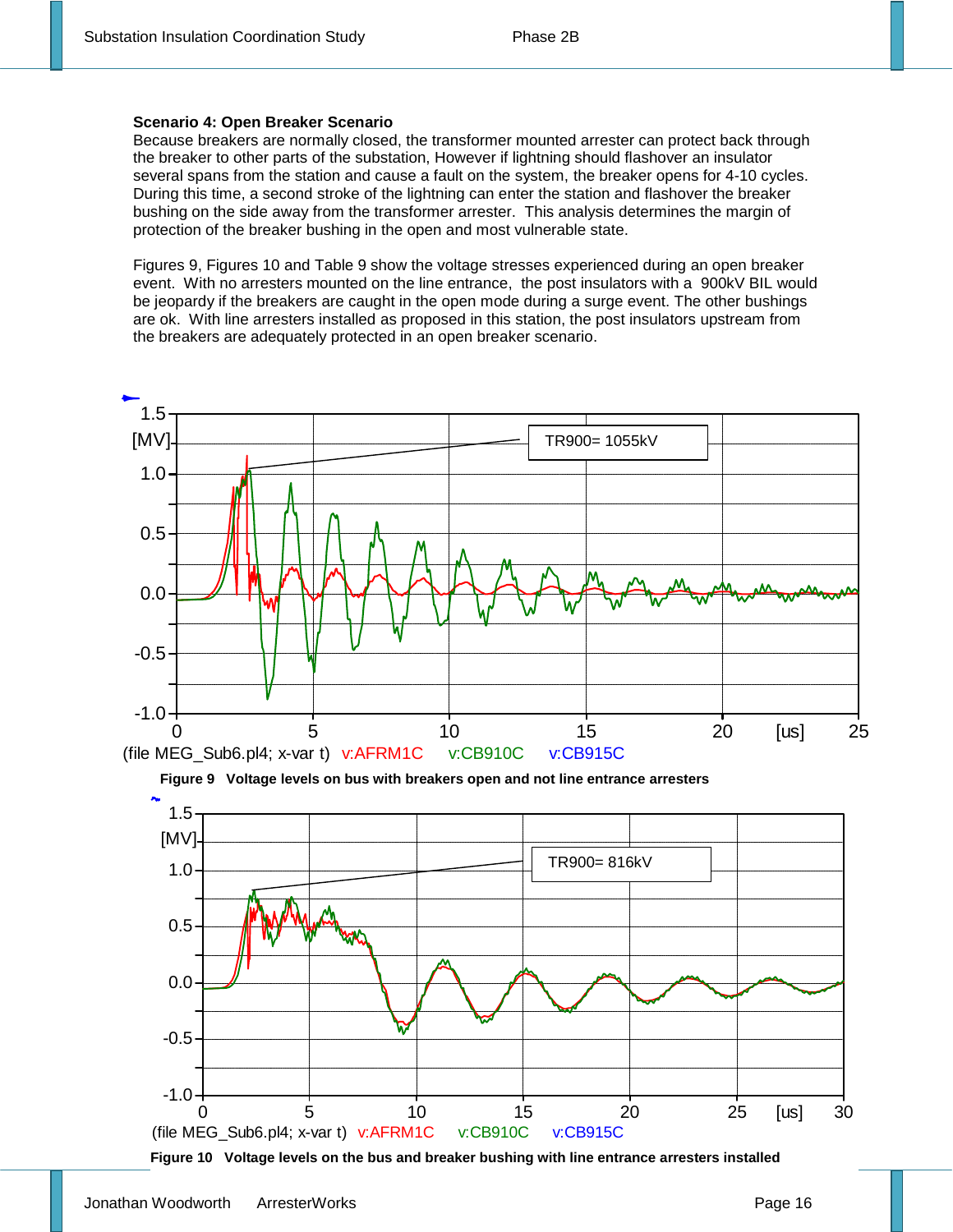| Scenario 4 Open Breaker Scenario<br>Table 9                                                                                                                                                                                                                                                                                                           |                                                            |                                                                      |                                                                 |                                                                     |                                                      |  |  |
|-------------------------------------------------------------------------------------------------------------------------------------------------------------------------------------------------------------------------------------------------------------------------------------------------------------------------------------------------------|------------------------------------------------------------|----------------------------------------------------------------------|-----------------------------------------------------------------|---------------------------------------------------------------------|------------------------------------------------------|--|--|
|                                                                                                                                                                                                                                                                                                                                                       | <b>Peak Fast Front</b><br><b>Voltages from ATP</b><br>(kV) | <b>Minimum Required</b><br>BIL (Note 1)<br>(kV 1.2/50 µs<br>Impulse) | <b>Installed</b><br><b>Insulation</b><br>Level (kV)<br>(Note 2) | $\%$<br>apparatus<br><b>BIL above</b><br><b>Min BIL</b><br>(Note 3) | <b>IEEE</b><br>Recommended<br>level above<br>minimum |  |  |
| No Arresters on the line entrance                                                                                                                                                                                                                                                                                                                     |                                                            |                                                                      |                                                                 |                                                                     |                                                      |  |  |
| Line Post Insulators                                                                                                                                                                                                                                                                                                                                  | 1055                                                       | 982.1                                                                | 900                                                             | $-8.4%$                                                             | 0.00%                                                |  |  |
| Disconnect Switch Insulators                                                                                                                                                                                                                                                                                                                          | 1055                                                       | 982.1                                                                | 1050                                                            | 6.9%                                                                | $0.00\%$                                             |  |  |
| <b>Breaker Bushings</b>                                                                                                                                                                                                                                                                                                                               | 1055                                                       | 982.1                                                                | 1300                                                            | 32.4%                                                               | $0.00\%$                                             |  |  |
|                                                                                                                                                                                                                                                                                                                                                       |                                                            |                                                                      |                                                                 |                                                                     |                                                      |  |  |
| Arresters Installed on the line entrance                                                                                                                                                                                                                                                                                                              |                                                            |                                                                      |                                                                 |                                                                     |                                                      |  |  |
| Line Post Insulators                                                                                                                                                                                                                                                                                                                                  | 816                                                        | 759.6                                                                | 900                                                             | 18.5%                                                               | $0.00\%$                                             |  |  |
| Disconnect Switch Insulators                                                                                                                                                                                                                                                                                                                          | 816                                                        | 759.6                                                                | 1050                                                            | 38.2%                                                               | 0.00%                                                |  |  |
| <b>Breaker Bushings</b>                                                                                                                                                                                                                                                                                                                               | 816                                                        | 759.6                                                                | 1300                                                            | 71.1%                                                               | 0.00%                                                |  |  |
|                                                                                                                                                                                                                                                                                                                                                       |                                                            |                                                                      |                                                                 |                                                                     |                                                      |  |  |
| Delta (Elevation Factor)                                                                                                                                                                                                                                                                                                                              | 0.934                                                      |                                                                      |                                                                 |                                                                     |                                                      |  |  |
| 1. Minimum Required BIL: Min BIL= (Peak ATP Voltage /1.15)/Delta<br>2. Insulation Level These are potential BIL levels of equipment in the<br>substation.<br>3. % above Min BIL (Apparatus BIL/Min BIL) -1 in percent<br>4. Clearance: This is both phase to phase and phase to ground clearance. This is the minimum clearance needed to achieve the |                                                            |                                                                      |                                                                 |                                                                     |                                                      |  |  |

desired performance on the on the bus. Clearance = (Peak voltage from ATP)/605kV/m

Jonathan Woodworth ArresterWorks **Page 17**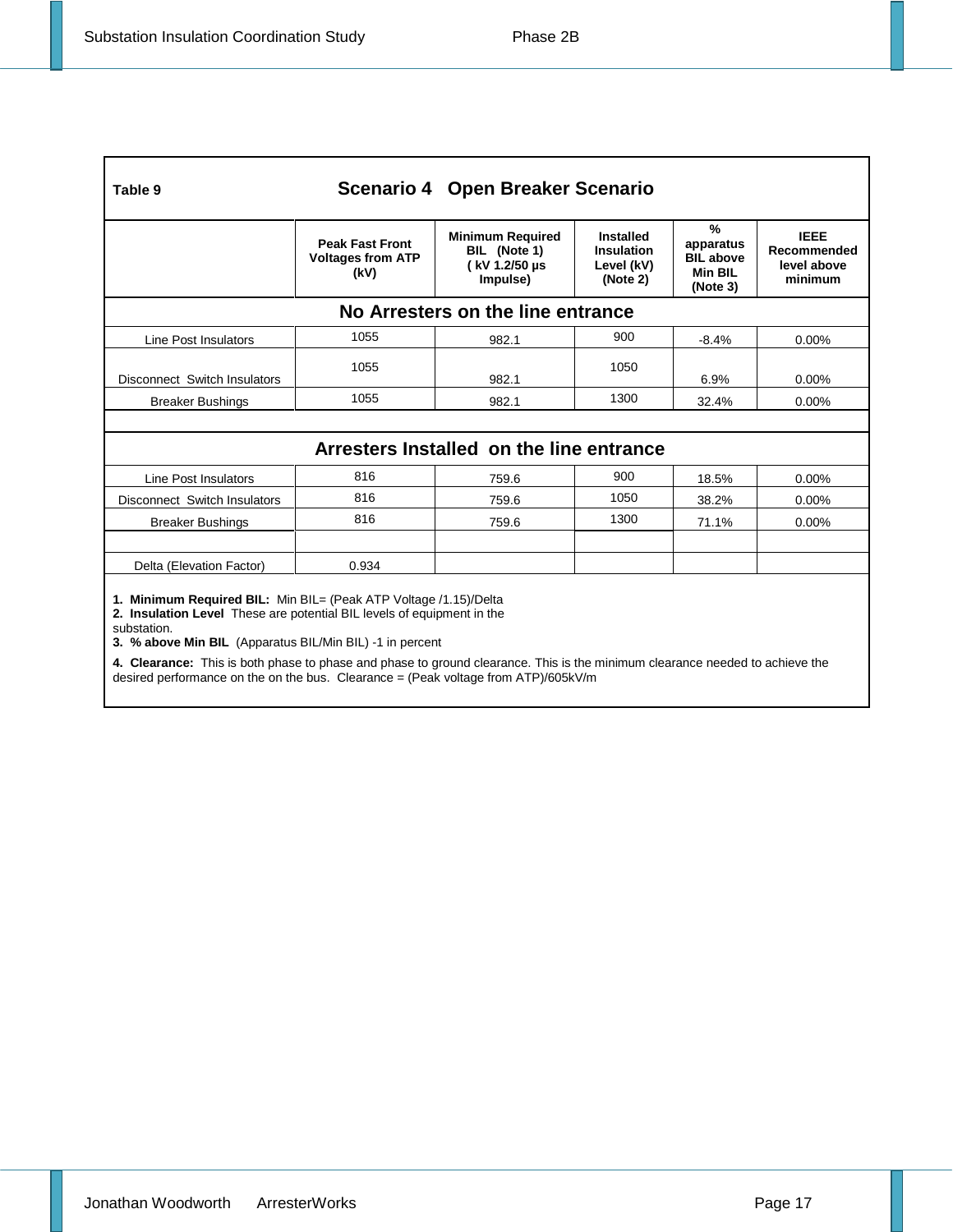#### **Clearance Analysis**

The clearance requirements in a substation are a function of the lightning impulse levels. For this analysis, the worst-case voltage levels as calculated using ATP are compared to the lowest actual clearance in the station.

From table 4 can be seen that there is ample phase to phase and phase to ground clearance in this sub.

| Table 10                                               | <b>Substation Clearance Analysis</b>                                                     |                 |                   |  |  |
|--------------------------------------------------------|------------------------------------------------------------------------------------------|-----------------|-------------------|--|--|
|                                                        | <b>Minimum Required Clearance based on Bus</b><br><b>Voltages and Elevation (meters)</b> | Actual (meters) | % above<br>Actual |  |  |
| Scenario 1<br>Arresters at Transformers only           |                                                                                          |                 |                   |  |  |
| Clearance p-p                                          | 1.15                                                                                     | 3.5             | 203.8%            |  |  |
| and p-g                                                | 1.15                                                                                     | 2.4             | 108.3%            |  |  |
| Scenario 2 Arresters at Transformers and Line Entrance |                                                                                          |                 |                   |  |  |
| Clearance p-p                                          | 1.13                                                                                     | 3.5             | 211.0%            |  |  |
| and p-g                                                | 1.13                                                                                     | 2.4             | 113.2%            |  |  |

#### **End of Main Body**

**See Summary at the Beginning of the report for the final Summary and Conclusions**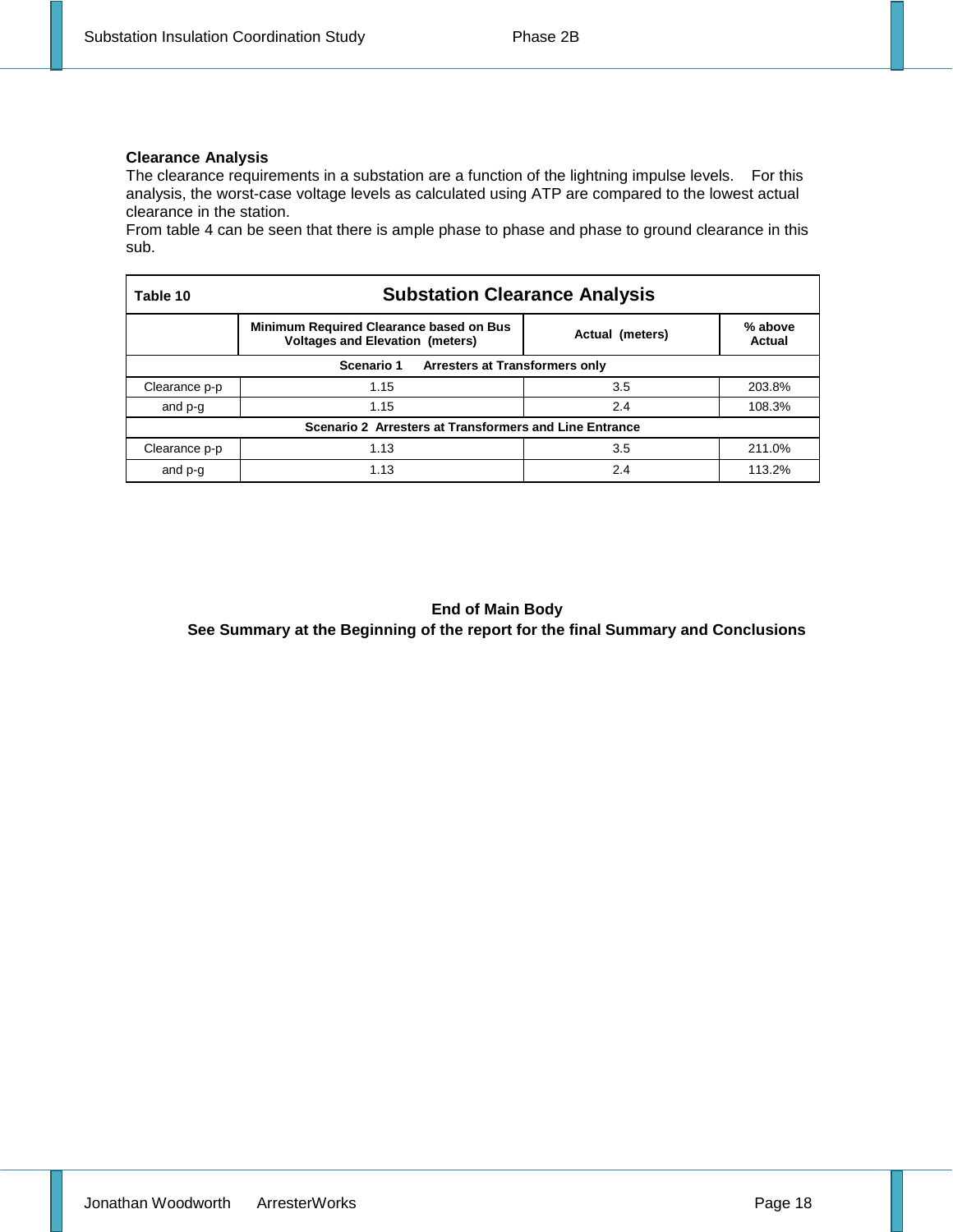### References

[1] Hileman, A.R., *Insulation Coordination for Power Systems*, Marcel Dekker, Inc., New York, 1999, ISBN 0- 8247-9957-7.

[2] IEEE Std 1313.2-1999 (R2005) *IEEE Guide for the Application of Insulation Coordination*, Institute of Electrical and Electronic Engineers, New York, 1999

[3] IEEE Std C62.22-2009 *IEEE Guide for the Application of Metal Oxide Surge Arresters for Alternating-Current Systems*, Institute of Electrical and Electronic Engineers, New York, 2009

[4] G.W. Brown, "Designing EHV Lines to a given outage rate - Simplified Techniques," IEEE Transactions on PA&S, March 1978 Pg 379-383.

[5] IEEE Std C57 12 00 - 2006 *IEEE Standard for Standard General Requirements for Liquid-Immersed Distribution, Power, and Regulating Transformers* Institute of Electrical and Electronic Engineers, New York, 2006

[6] ATP and ATPDraw Alternative Transients Program [www.emtp.org](http://www.emtp.org/) the world's most widely used Electromagnetic Transients Program.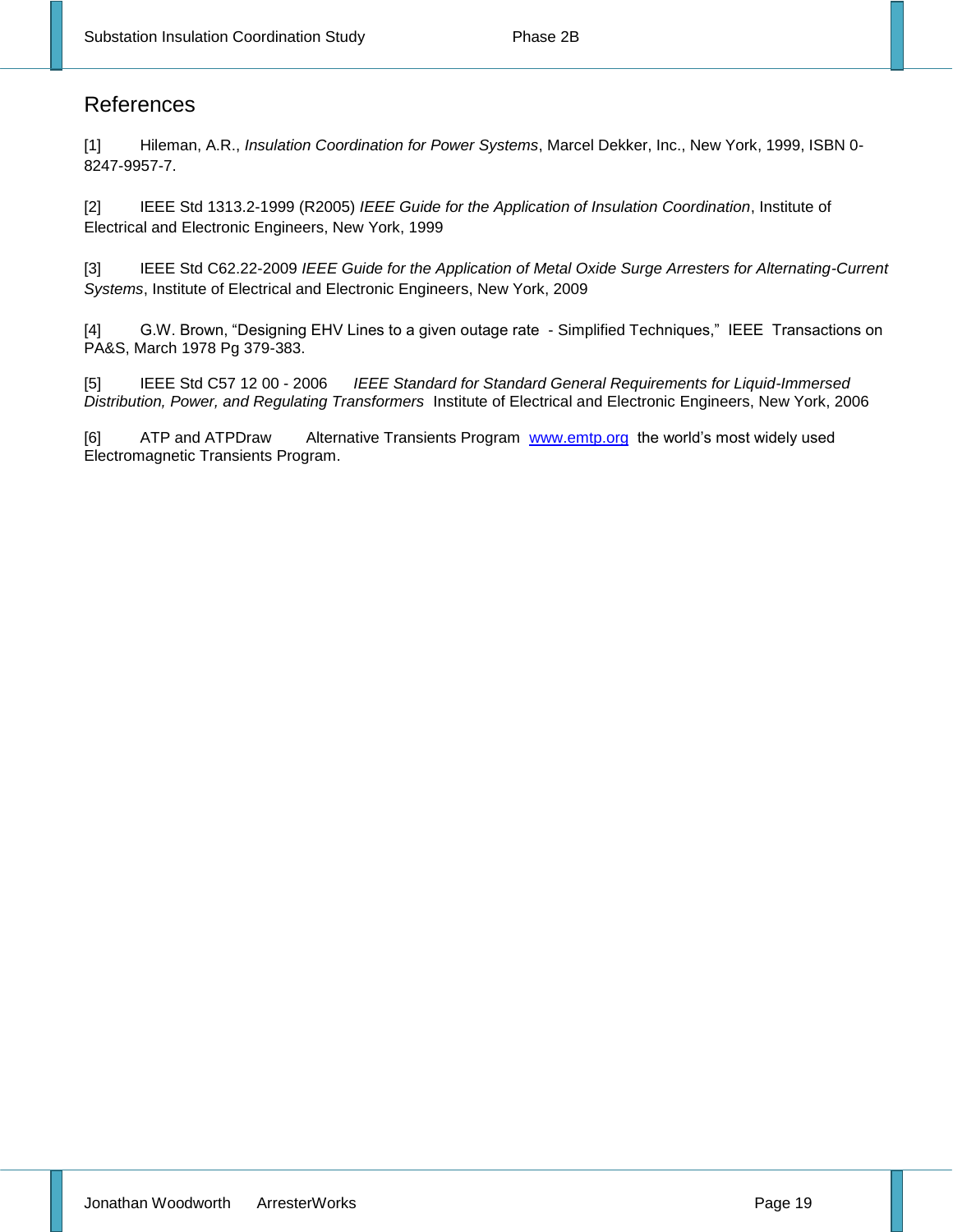#### Annex A

Comments on the Relationship of CFO and BIL

#### **Note on BSL, BIL and CFO CFO** of an insulator is the voltage at which flashover occurs 50% of the time. Also because the actual level has a normal distribution it also has an associated standard deviation. Experience indicates that one standard deviation for switching CFO is 7% and one standard deviation for a lightning CFO is 3%. **BSL (Statistical)** is the voltage at which flashover only occurs 10% of the time. It also has a sigma associated with it. **BSL (Conventional)** The voltage where there is no flashover with a switching surge. **BIL (Conventional)** The voltage where there is no flashover with a standard 1.2/50 µs surge voltage.. Figure 1 is a graphic representation of the relationship between BIL, BSL, and CFO. 0 .1 .2 .3 .4 .5 .6 .7 .8 .9 1 The Lightning and Switching Sigma bars  $\infty$ indicate that the standard deviation of  $\infty$ lightning and switching CFOs are .03 and  $\overline{\phantom{a}}$ .07 respectively.Lightning Sigma  $\circ$ Probability of Flashover Probability of Flashover rò **CFO** 4 Switching Sigma  $\tilde{\mathcal{C}}$  $\mathbf{N}$ BIL<sub>s</sub> and





X axis is Peak Voltage